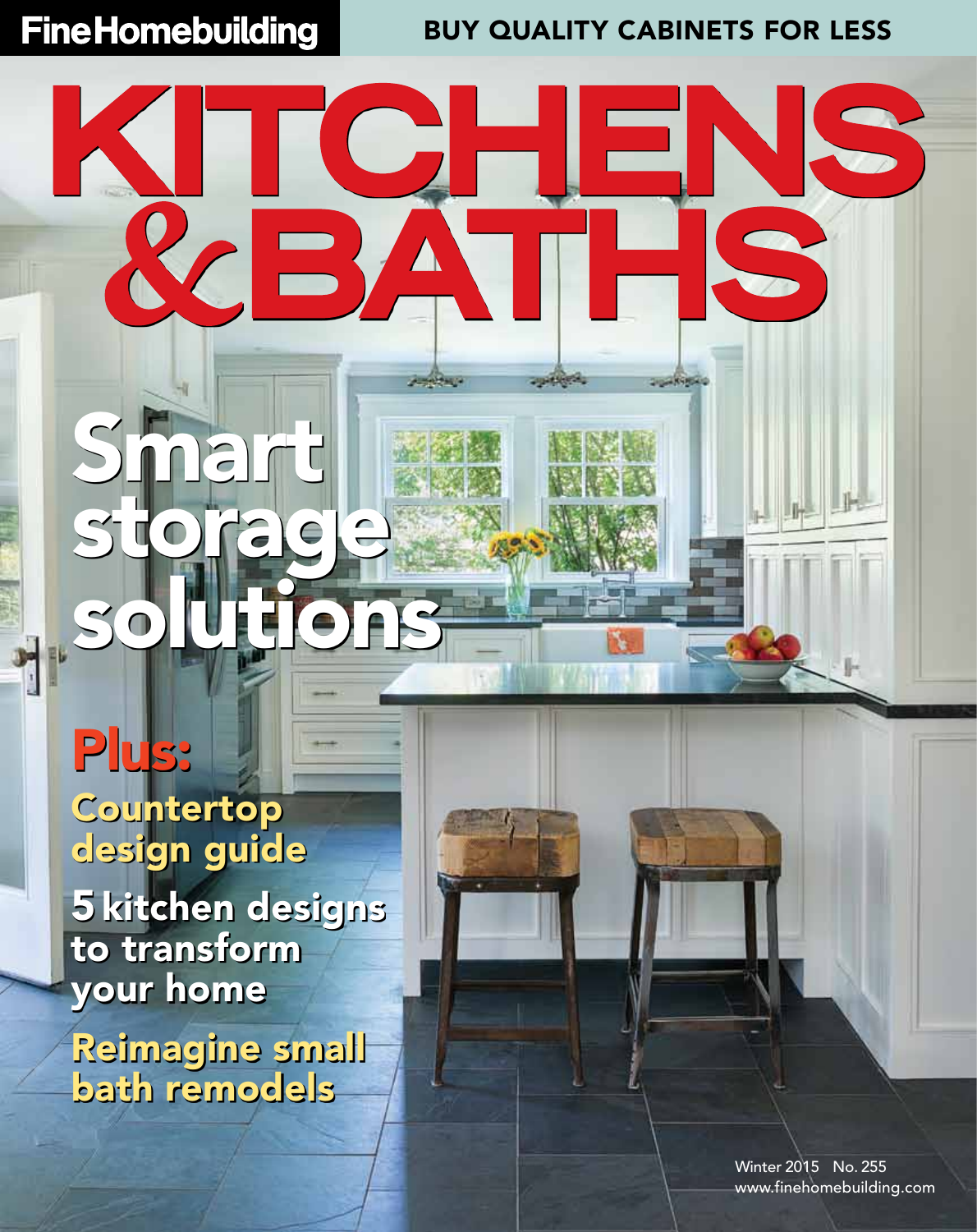Matthew Cazier envisioned a light-<br>filled kitchen with a clean-lined,<br>modern aesthetic that still reflected<br>the grace and charm of their 1918 house in the Matthew Cazier envisioned a lightfilled kitchen with a clean-lined, modern aesthetic that still reflected center of Seattle. Such a kitchen would welcome family and friends with sunlight and views to the garden. Its simple layout would be an inspiring backdrop for cooking and a welcome change to the existing kitchen's blend of outdated details.

Typical of kitchens a century ago, the existing room was dark, bare, separated from the rest of the house, and depressing. Although the cabinets were fairly new, they were bland, and the layout divided the kitchen into a cooking area and a seating area that was rarely used. The entry was constricted, and the cabinet layout meant that the cook was always in the traffic flow. Despite these design issues, the house had been well cared for, and the rooms had wonderful scale and proportion. The spaces just needed some new life breathed into them.

Kitchens should allow people to celebrate the art of cooking and the joy of gathering and entertaining. I try to elevate the feel of a kitchen with details such as wood floors, coffered ceilings, and fancy lights. In an existing house, I look

### tie a functional, modern layout to a century-old house

#### By Nicole Starnes Taylor

*Fixing a generic design and an awkward flow. The low height of the main entry was changed to a more welcoming arch. Moving and enlarging the entry to the dining room opened up the plan and improved traffic flow, and new cabinets completely transformed the old kitchen.*

The original location of the entries to the kitchen combined with the cabinet layout to create a traffic pinch point. The entry from the dining room was a narrow door that left the two rooms feeling separated. The original layout also placed the cook in the traffic flow. Moving and enlarging the dining-room entry and introducing a new cabinet layout solved these problems.

#### Small changes make a big difference



# Traditional details<br>tie a functional,<br>a century-old house





引きる